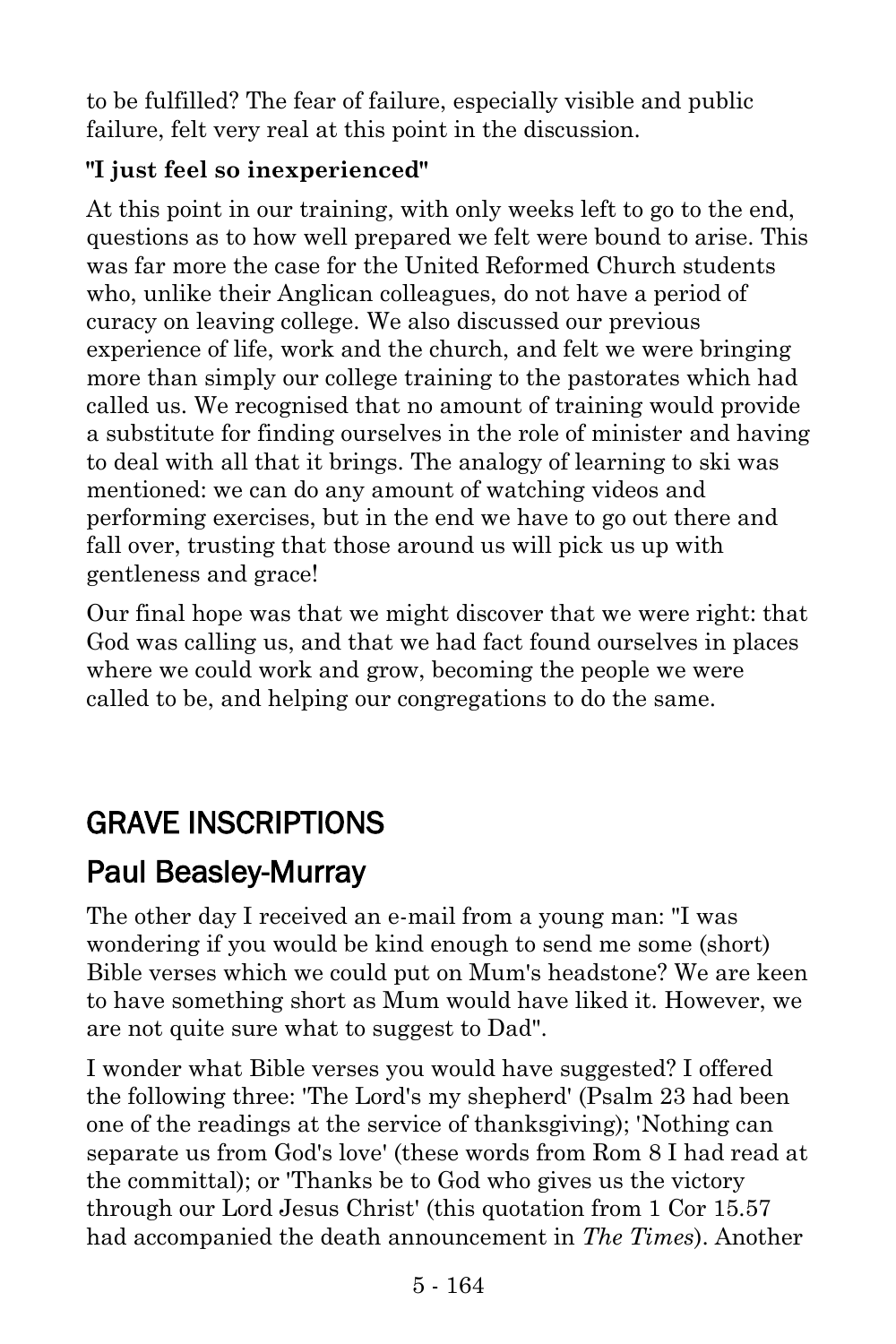verse which came to mind was: "The steadfast love of the Lord never ceases" (Lam 3.22), but in fact I had not used those words in the funeral.

As I was reflecting on this e-mail, I was reminded of a visit I had paid a month or so ago to the graveyard attached to St Brelade's Church, Jersey. It had been a beautiful sunny day, and, as I wandered around, it became clear that most of the recent graves lacked any Christian hope, even although they were to be found in a church grave-yard. I decided to jot down a number of these inscriptions, with a view to making a sermon out of them, perhaps along the lines of 'What do we Christians believe about life after death?' In case you too would like some sermon illustrations, let me reproduce my jottings:

'*Love, laughter and compassion*': it's a wonderful tribute to a wife, but is that all her husband could say?

'*Peace, perfect peace*' read another inscription. Similarly '*Rest in peace darling*' marked the grave of a 'devoted husband'. A not too dissimilar gravestone for a husband and wife read: "*They lie resting here together*". Although better than the plain '*RIP*', do these do justice to the new life that will be ours? What about the joy of heaven?

The inscription, '*May you peacefully walk with the wind at your backs and the sunshine on your face*' for the parents and their baby son is part of a lovely Celtic blessing. But it is a self-centered view of life after death.

'*He raged against the dying of the light*' marked the grave of a son who had died at the age of 22. Understandable, but should that be the last word? On the other hand, I was not convinced that '*Thy will be done*' on the tomb of a child, who died at the age of three in 1875, was better. Was it God's will that this child should be taken?

Then there were stones with inscriptions such as '*Always remembered*'; '*We do not die forever. We live on in the lives of those we love*'; and '*To live in hearts of those we leave behind is not to die*'. I hope that my loved ones will remember me, but there is nothing here about the life which awaits those who love God.

'*Good night and God bless dear*', was the message one husband wrote to his wife. Presumably this is what he had said every night to his beloved. But where is the hope of the glorious awakening?